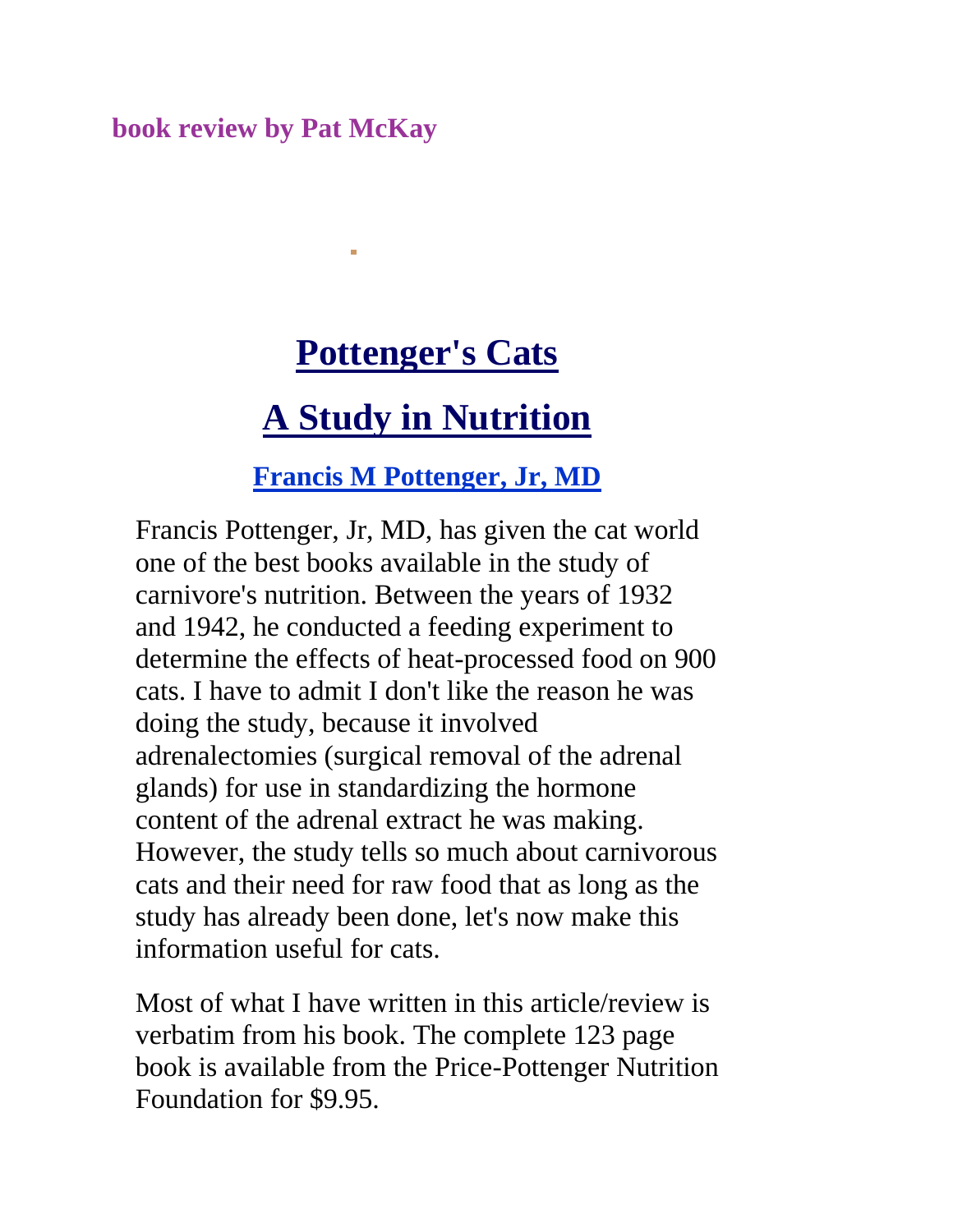### <http://www.ppnf.org/catalog/ppnf/index.htm>

The cats in the study were kept in large outdoor pens overlooking the San Gabriel Valley in California, so the weather was moderate for the cats. Each pen had an open air enclosure 12 feet long, 6 feet wide, and 7 feet high which was screened by chicken-wire so the cats had adequate exposure to the sun. A trench 18 inches deep was dug in each enclosure and filled with freshly washed sand. A roofed area approximately 4 feet deep with a wooden floor and bedding extended from the back of each pen to provide shelter for the animals during inclement weather.

All animals were subject to the same routine procedures. Each cat had its own clinical chart and notes were kept through his/her life. At the end of ten years, 600 out of 900 cats studied had complete, recorded health histories.

## **GENERAL OBSERVATIONS**

# **RAW MEAT GROUP**

The cats fed a diet of 2/3 raw meat, 1/3 raw milk, and cod liver oil show striking uniformity in their sizes and their skeletal developments. >From generation to generation they maintain a regular, broad face with prominent malar (pertaining to the cheek or cheek bone) and orbital arches, adequate nasal cavities, broad dental arches, and regular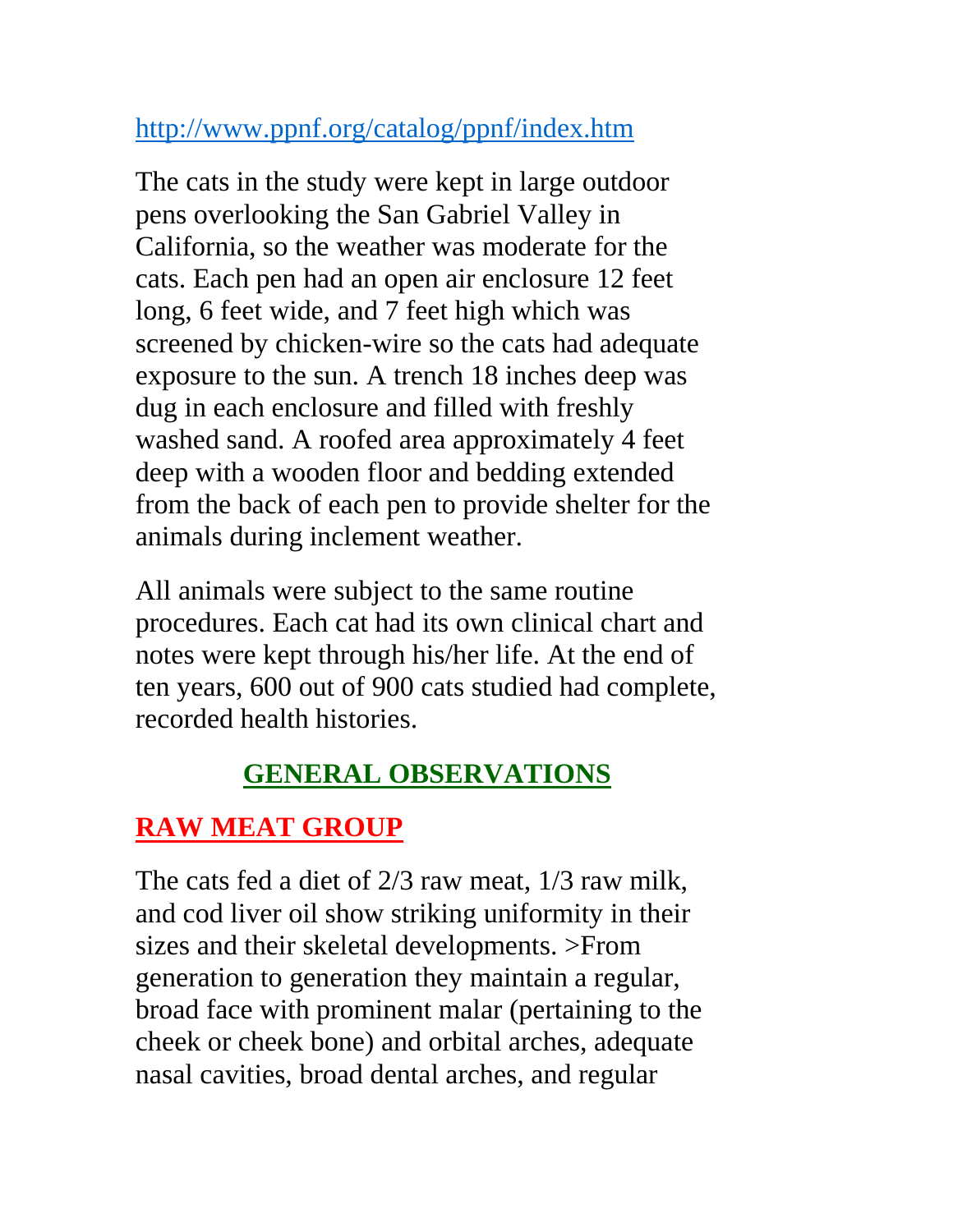dentition. The configuration of the female skull is different from the male skull, and each sex maintains his/her distinct anatomical features. The membranes are firm and of good, pink color with no evidence of infection or degenerative change. Tissue tone is excellent, and the fur is of good quality with very little shedding noted. In the older cats, particularly the males, engaging in fighting, the incisors are often missing, but inflammation and disease of the gums is seldom seen.

The calcium and phosphorus content of their femurs remains consistent, and their internal organs show full development and normal function. Over their life spans, they prove resistant to infections, to fleas, and to various other parasites, and show no signs of allergies. In general, they are gregarious, friendly, and predictable in their behavior patterns, and when thrown or dropped as much as six feet to test their coordination, they always land on their feet and come back for more play. These cats reproduce one homogeneous generation after another with the average weight of the kittens at birth being 119 grams. Miscarriages are rare, and the litters average five kittens with the mother cat nursing her young without difficulty.

#### **COOKED MEAT GROUP**

The cats fed a diet of 2/3 cooked meat, 1/3 raw milk, and cod liver oil reproduce a heterogeneous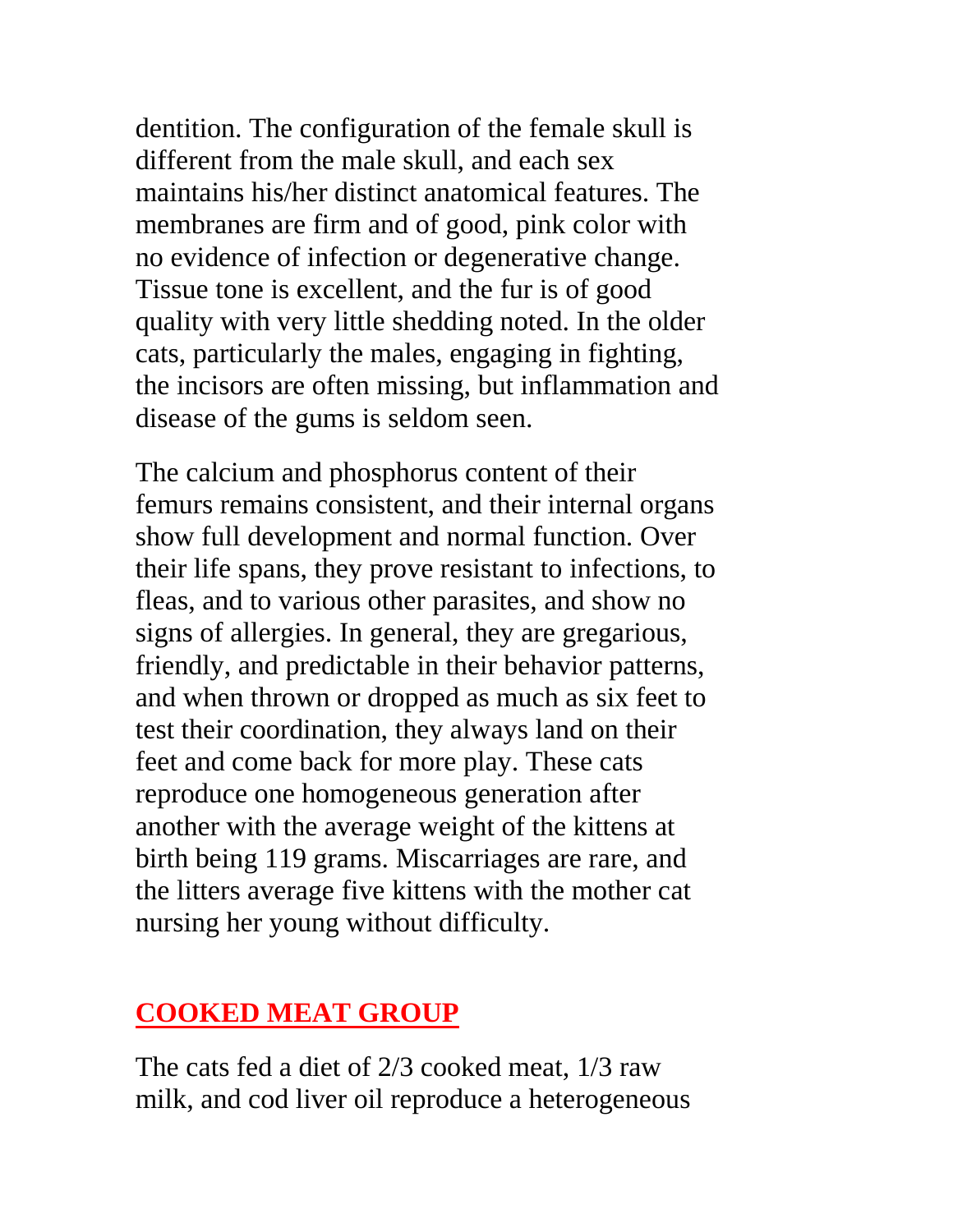strain of kittens, each kitten in a litter being different in size and skeletal pattern. When comparing the changes in configuration found in their x-rays, there are almost as many variations in the facial and dental structures of the second and third generation cooked-meat fed animals as there are animals. Evidence of deficiencies is written so plainly on their faces that with a little training, any observer can be almost certain that a given cat has been subjected to a deficient diet or that it comes from a line of cats that has suffered from deficient nutrition.

The long bones of cooked-meat cats tend to increase in length and decrease in diameter with the hind legs commonly increasing in length over the forelegs. The trabeculation (the internal structural mesh of the bones) becomes coarser and shows evidence of less calcium. In the third generation, some of the bones become as soft as rubber, and a true condition of osteogenesis imperfecta (the inherited condition in which bones are abnormally brittle and subject to fractures) is present.

Heart problems; nearsightedness and farsightedness; under activity of the thyroid or inflammation of the thyroid gland; infections of the kidney, of the liver, of the testes, of the ovaries, and of the bladder; arthritis and inflammation of the joints; inflammation of the nervous system with paralysis and meningitis—all occur commonly in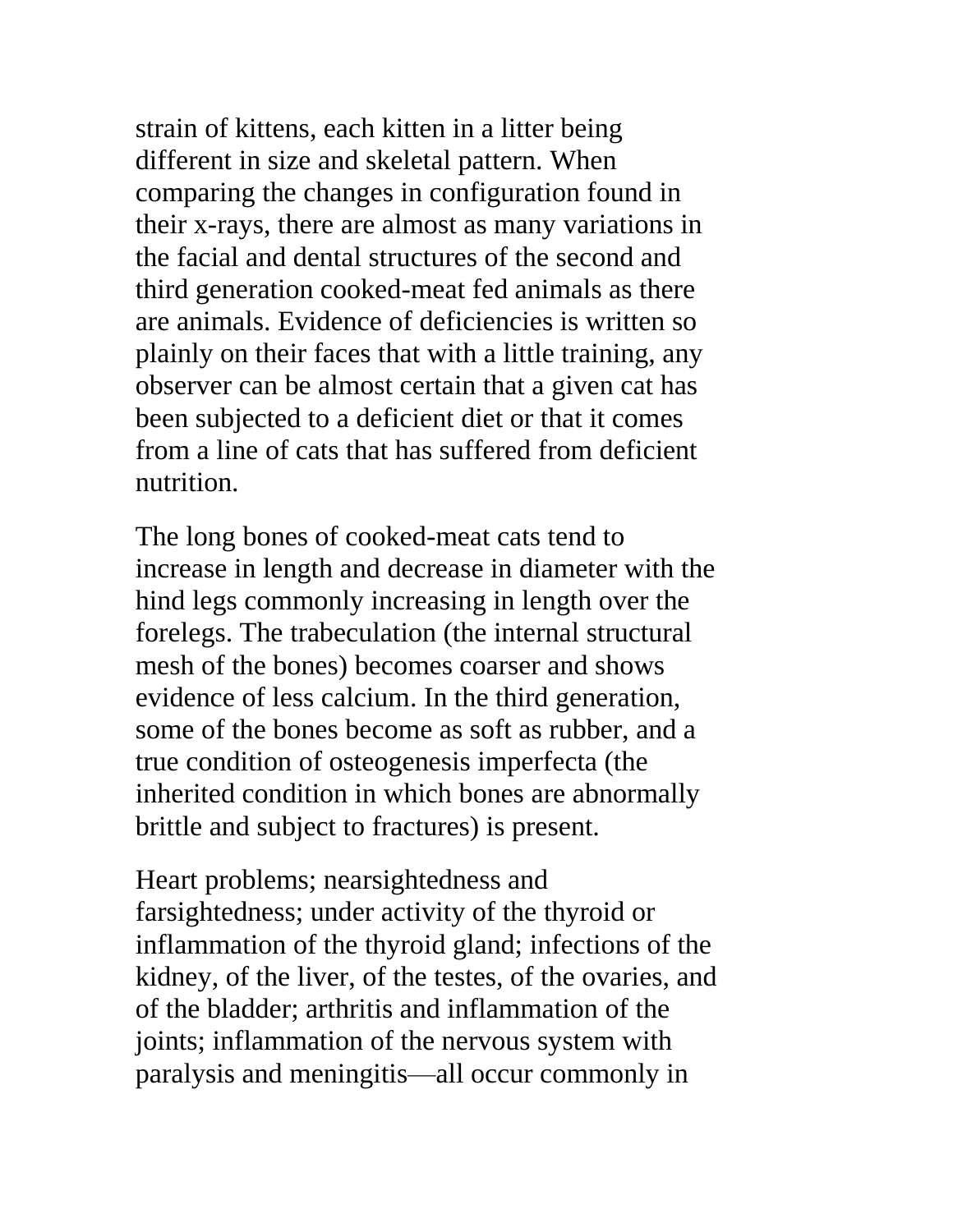these cooked-meat-fed cats. A decrease in visceral volume is evidenced by the diminishing size of their thoracic and abdominal cavities.

Frank infections of the bone appear regularly and often appear to be the case of death. By the time the third deficient generation is born, the cats are so physiologically bankrupt that none survive beyond the sixth month of life, thereby terminating the strain.

A study of the microscopic sections of the lungs of second and third generation deficient cats show abnormal respiratory tissues. The lungs show hyperemia, some edema and partial atelectasis (incomplete expansion of lungs at birth), while the most deficient show bronchitis and pneumonitis (localized acute inflammation of the lungs without toxemia). In several cases, a hypothyroid condition exists with the thyroid gland showing scanty colloid and small acini (plural of acinus—one of the small sacs in a gland lining with secreting cells), again not observable in raw-meat-fed cats.

Cooked-meat-fed cats show much more irritability. Some females are even dangerous to handle and three are named Tiger, Cobra, and Rattlesnake because of their proclivity for biting and scratching. The males, on the other hand, are more docile, often to the point of being unaggressive, and their sex interest is slack or perverted. In essence, there is evidence of a role reversal with the female cats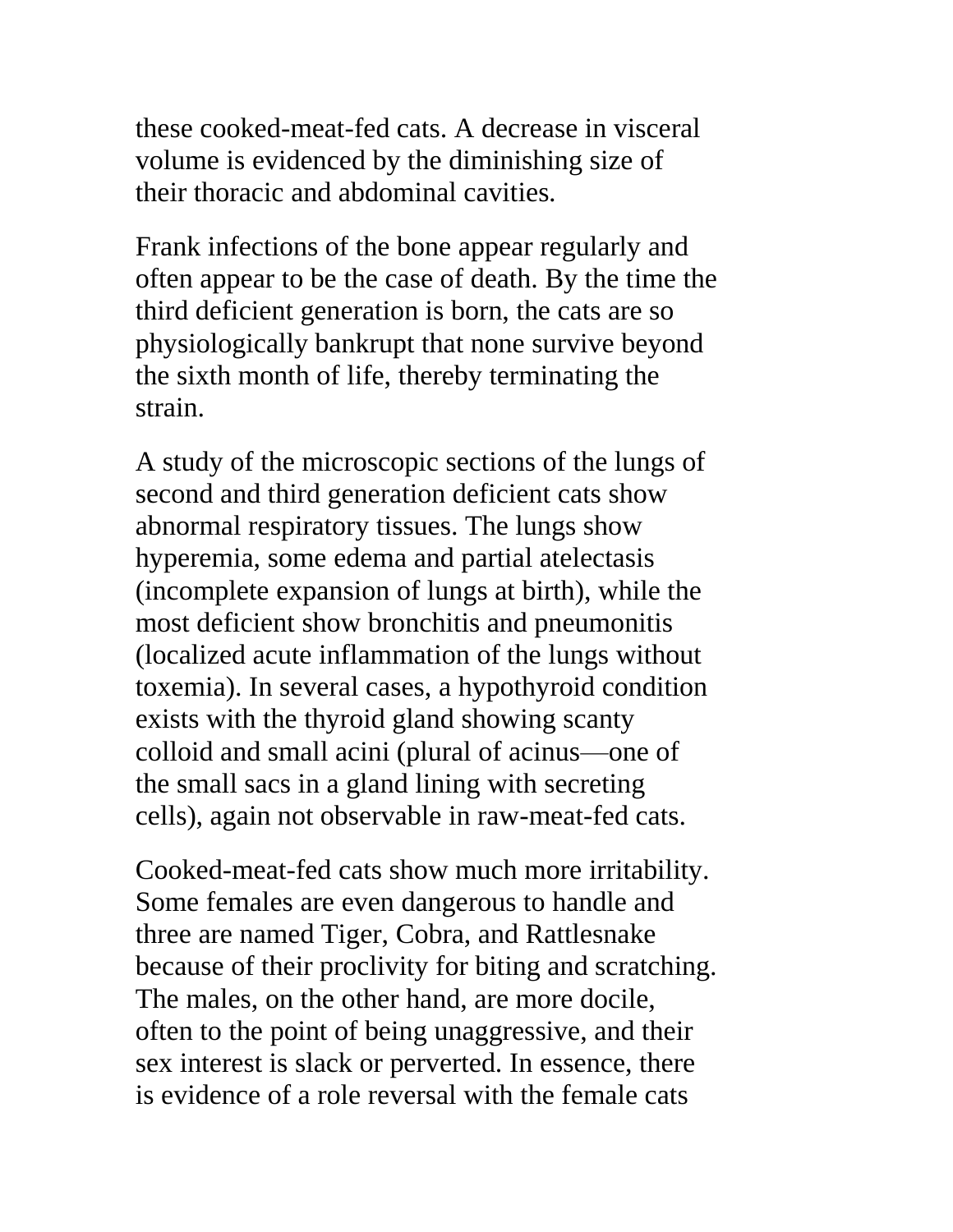becoming the aggressors and the male cats becoming passive as well as evidence of increasing abnormal activities between the same sexes. Such sexual deviations are not observed among the rawfood cats.

Vermin and intestinal parasites abound. Skin lesions and allergies appear frequently and are progressively worse from one generation to the next. Pneumonia and empyema (accumulation of pus in a cavity of the body, especially the chest) are among the principal causes of death in adult cats while diarrhea followed by pneumonia takes a heavy toll on the kittens.

At autopsy, cooked-meat-fed females frequently present ovarian atrophy and uterine congestion, and the males often show failure in the development of active spermatogenesis (process of formation of spermatazoa). (Spermatazoa (plural of Spermatazoon--male germ cells.) Abortion in pregnant females is common, running about 25 percent in the first deficient generation to about 70 percent in the second generation. Deliveries are generally difficult with many females dying in labor. The mortality rate of the kittens also is high as the kittens are either born dead or are born too frail to nurse. Following delivery, a few mother cats steadily decline in health only to die from some obscure physiological exhaustion in about three months. Other cats show increasing difficulty with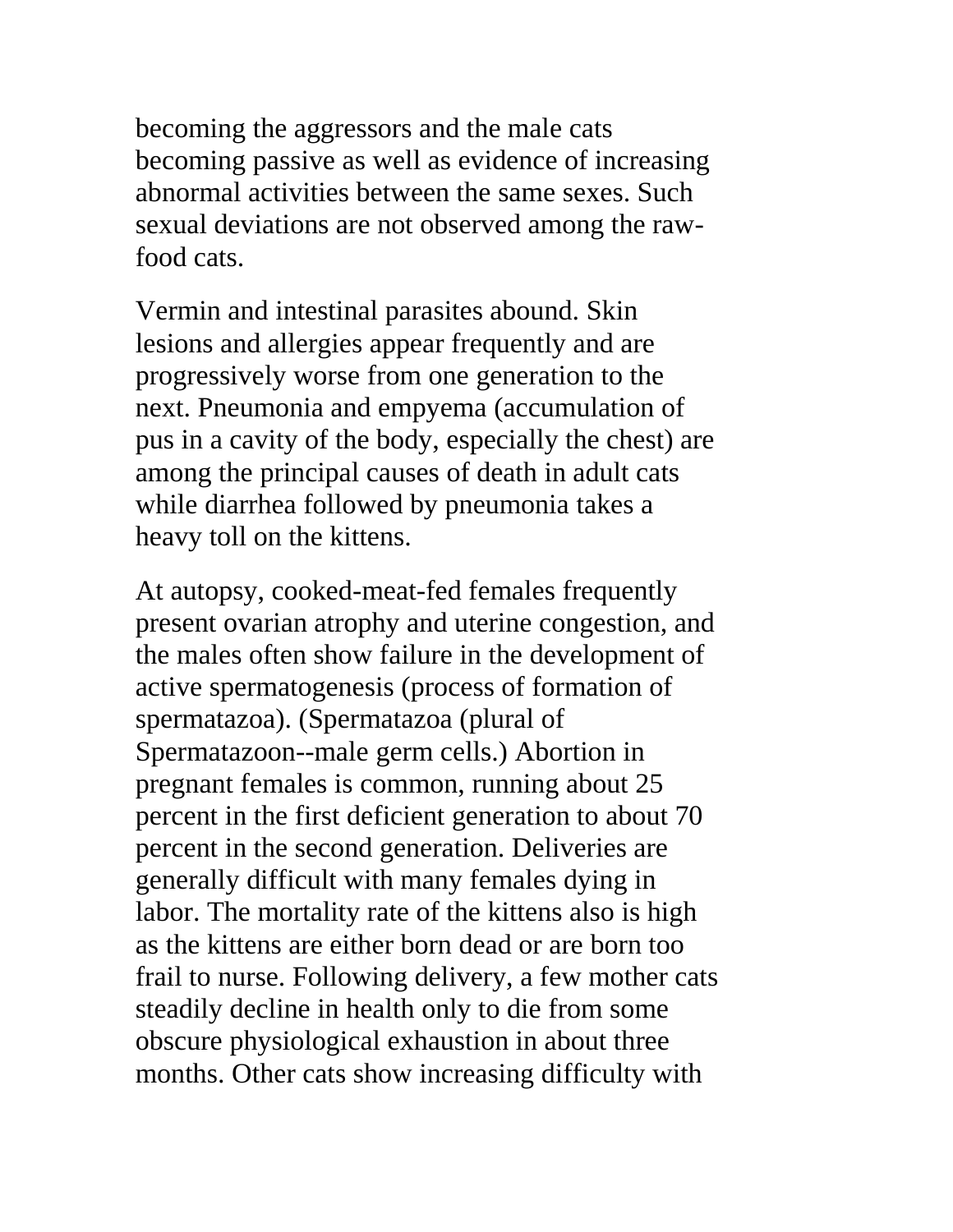their pregnancies, and in many instances, fail to become pregnant. The average weight of the kittens born of cooked-meat-fed mothers is 100 grams, 19 grams less than the raw meat nurtured kittens.

#### **REGENERATING CATS**

When cats of the first and second generation cooked-meat-fed groups are returned to a raw meat diet, they are classified as regenerating animals of the first and second orders. Their progeny are then maintained on an optimum diet to measure the time needed to rebuild their health to that of the normal cats. It requires approximately four generations for either order to regenerate to a state of normal health. However, because of the lack of reproductive efficiency, very few deficient animals regain the normal health noted before deficiency was imposed on their line of cats.

Improvement in resistance to disease is noted in the second generation regenerating cat, but allergic manifestations persist into the third generation. In the third generation, skeletal and soft tissue changes are still noticeable, but to a lesser degree; and by the fourth, most of the severe deficiency signs and symptoms disappear—but seldom completely.

One of the experiment's more startling discoveries is that once a female cat is subjected to a deficient diet for a period of 12 to 18 months, her reproductive efficiency is so reduced that she is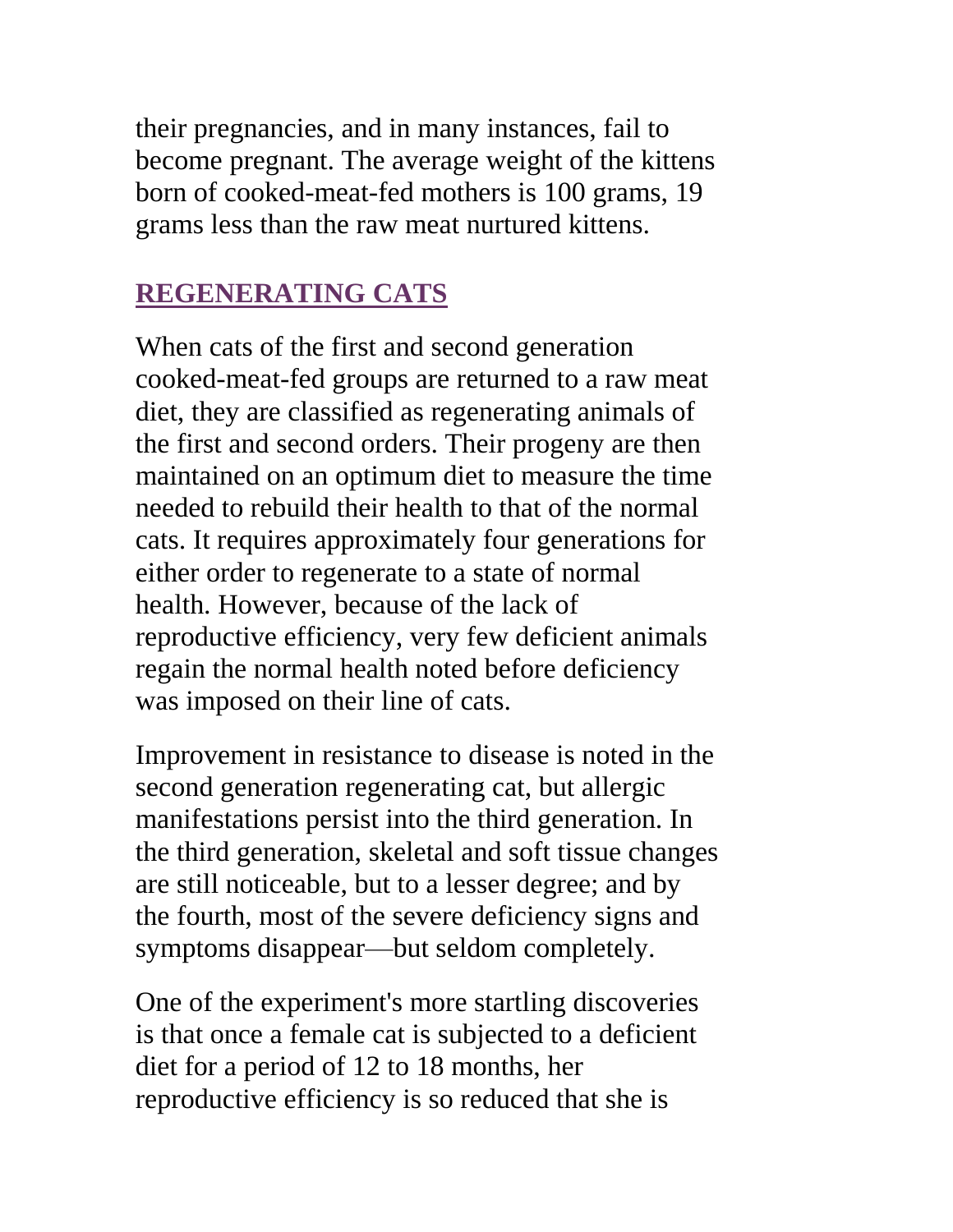never again able to give birth to normal kittens. Even after three or four years of eating an optimum diet, her kittens still show signs of deficiency in skeletal and dental development. When her kittens are maintained on an optimum diet, a gradual reversal and regeneration takes place.

The only other portion of this book I want to bring forth just to show the difference in all the types of processed milk and that what we call "milk" now is really no longer a food and can cause serious problems for cats, dogs, and/or people.

## **THE RAW MILK VERSUS COOKED MILK FEEDING EXPERIMENT**

This feeding experiment involves four groups of cats. One group received a diet of 2/3 raw milk, 1/3 raw meat, and cod liver oil. The other groups receive a diet of either 2/3 pasteurized milk, 2/3 evaporated milk, or 2/3 sweetened condensed milk, plus 1/3 raw meat, and cod liver oil.

The results of this experiment correspond to those of the raw meat versus cooked meat experiment. Animals on raw milk and raw meat reproduce homogeneous litters, and the usual causes of death are old age and injuries suffered in fighting. They are generally healthy animals with normal anatomic measurements and good resistance to disease. Their fur is of good quality with a notable sheen, and they show no signs of allergy.